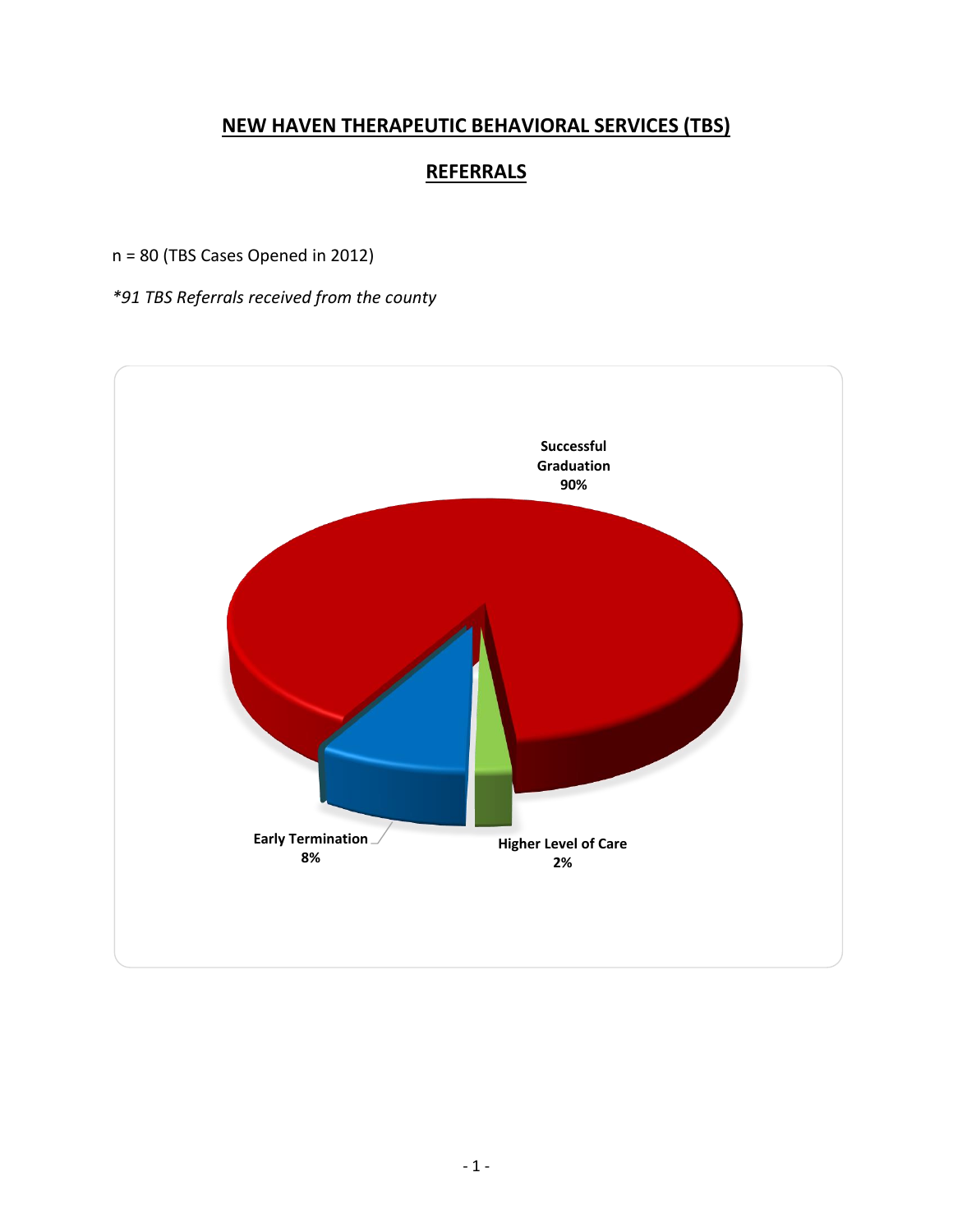## **NEW HAVEN THERAPEUTIC BEHAVIORAL SERVICES (TBS)**

## **SERVICE DELIVERY AVERAGES**

| Range of Days to<br><b>Open Cases Upon Receipt</b><br><b>Of TBS Referral</b><br>(Mode days) | <b>Average Days TBS</b><br><b>Cases Were Opened</b><br>(Months) |  |  |
|---------------------------------------------------------------------------------------------|-----------------------------------------------------------------|--|--|
| 0 days $-36$ days                                                                           | 115.85 days                                                     |  |  |
| $(1$ dav)                                                                                   | $(3.9$ months)                                                  |  |  |

Upon receipt of referral, New Haven's Therapeutic Behavioral Services (TBS) was able to begin services the day the referral was received from the county up to 36 days. Most of the time, however, New Haven's TBS department was able to begin services within 1 day upon receipt of the youth's referral from the county.

The average days TBS cases were opened in 2012 was 115.85 days. This means that individuals who received TBS and successfully graduated the program had a reduction in their Target Behaviors and were able to attain their TBS Treatment Plan Goals within 3.9 months upon commencement of services. This resulted in their ability to maintain their current placement and prevent higher level of care or was able to successfully transition to a lower level of care.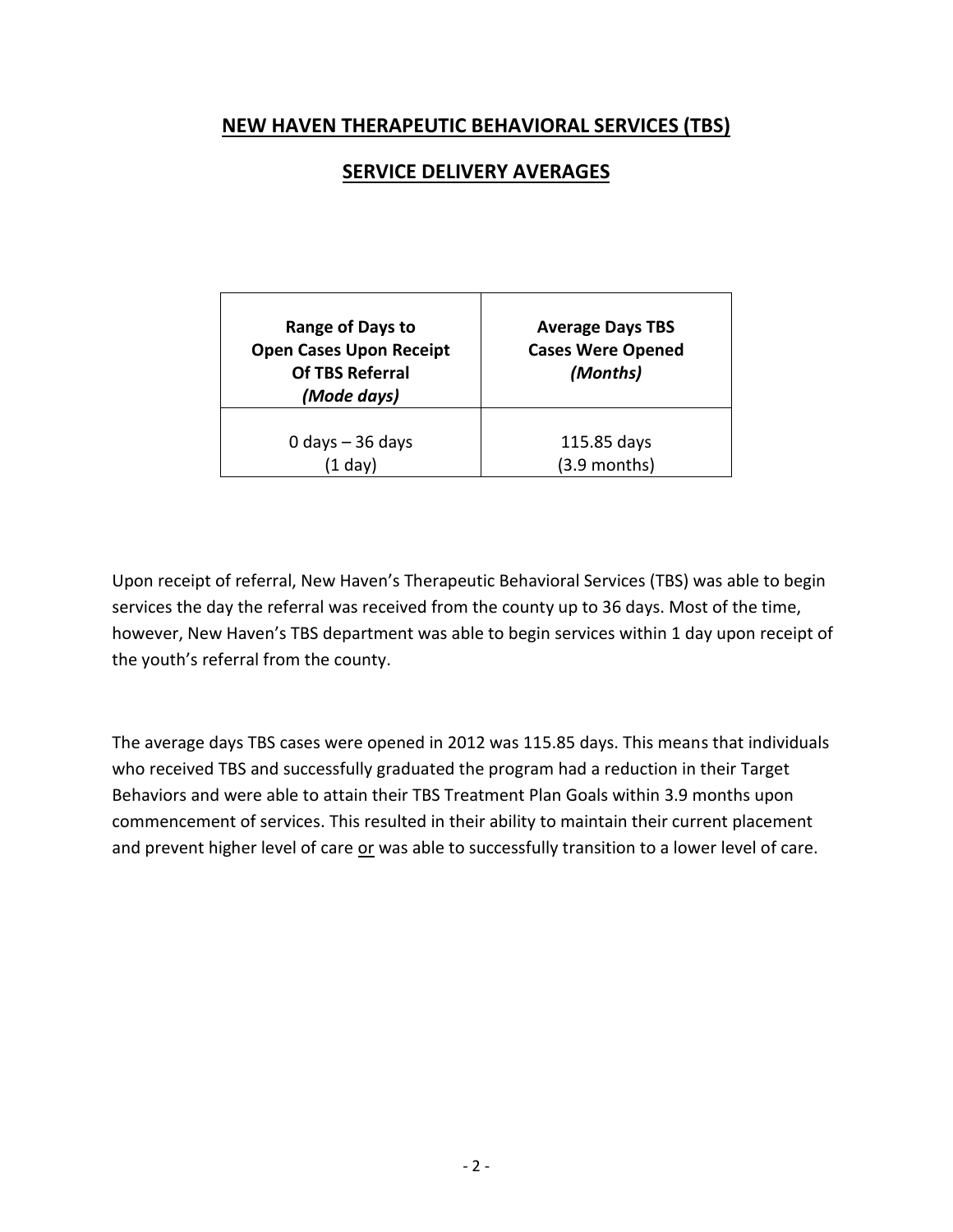## **BEHAVIORAL ASSESSMENT FORM (BAF) AVERAGES**

| <b>Domain</b>             | <b>Average</b><br><b>Pre-Services</b><br><b>Domain Score</b> | <b>Average</b><br><b>Post-Services</b><br><b>Domain Score</b> | <b>Difference</b> | Rank           |
|---------------------------|--------------------------------------------------------------|---------------------------------------------------------------|-------------------|----------------|
| Controls                  |                                                              |                                                               |                   |                |
| Impulses                  | 0.58                                                         | 2.01                                                          | 1.43              | $\mathbf{1}$   |
| Resolves                  |                                                              |                                                               |                   |                |
| Problems                  | 0.69                                                         | 2.02                                                          | 1.33              | $\overline{2}$ |
| <b>Avoids Verbal</b>      |                                                              |                                                               |                   |                |
| Conflict                  | 0.83                                                         | 2.08                                                          | 1.25              | 3              |
| <b>Avoids Physical</b>    |                                                              |                                                               |                   |                |
| Contact                   | 1.41                                                         | 2.47                                                          | 1.06              | 4              |
| Group Home                |                                                              |                                                               |                   |                |
| Activities                | 1.52                                                         | 2.54                                                          | 1.02              | 5              |
| <b>Initiates Positive</b> |                                                              |                                                               |                   |                |
| Social                    |                                                              |                                                               |                   |                |
| Interactions              | 1.29                                                         | 2.28                                                          | 0.99              | 6              |
| Engages in                |                                                              |                                                               |                   |                |
| <b>Positive Social</b>    |                                                              |                                                               |                   |                |
| Interactions              | 1.49                                                         | 2.44                                                          | 0.95              | $\overline{7}$ |
| Community                 |                                                              |                                                               |                   |                |
| <b>Activities</b>         | 1.41                                                         | 2.31                                                          | 0.90              | 8              |
| Remains in                |                                                              |                                                               |                   |                |
| Home/Group                |                                                              |                                                               |                   |                |
| Home                      | 2.04                                                         | 2.86                                                          | 0.82              | 9              |
|                           |                                                              |                                                               |                   |                |
| Self-Care                 | 1.79                                                         | 2.57                                                          | 0.78              | 10             |
| School                    | 1.66                                                         | 2.43                                                          | 0.77              | 11             |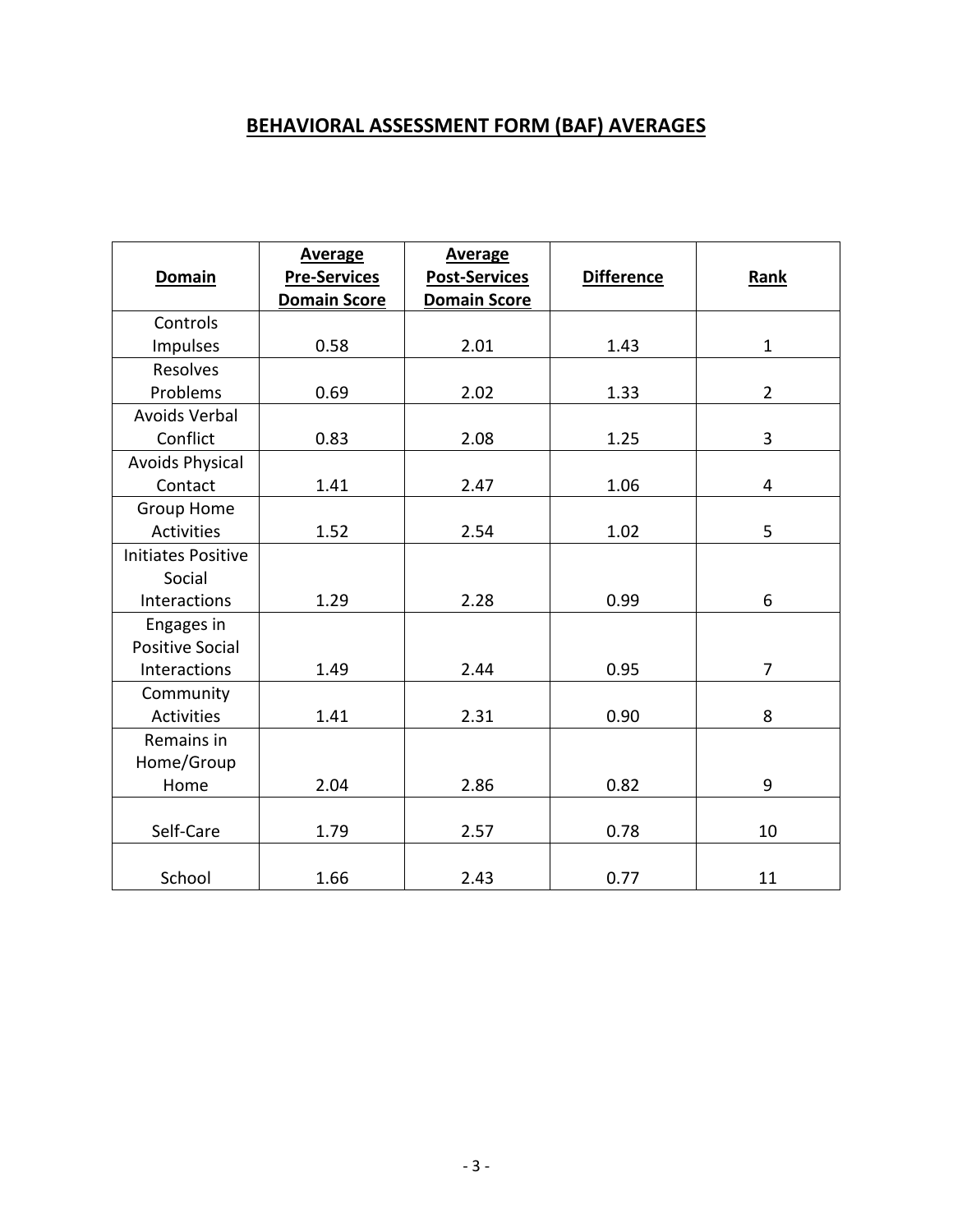## **Controls Impulses**

The average difference in the *Controls Impulses* domain on the BAF before TBS coaching and at the time of the youth's graduation was 1.43. This is a 71% improvement in Pre- and Post-Service scores. This means that individuals who successfully graduated from TBS were better able to Identify Rising Agitation, Self-Sooth, Self-Distract, Use Substitutive Behavior, Talk About Impulses and Anticipate Problem Event/Time.

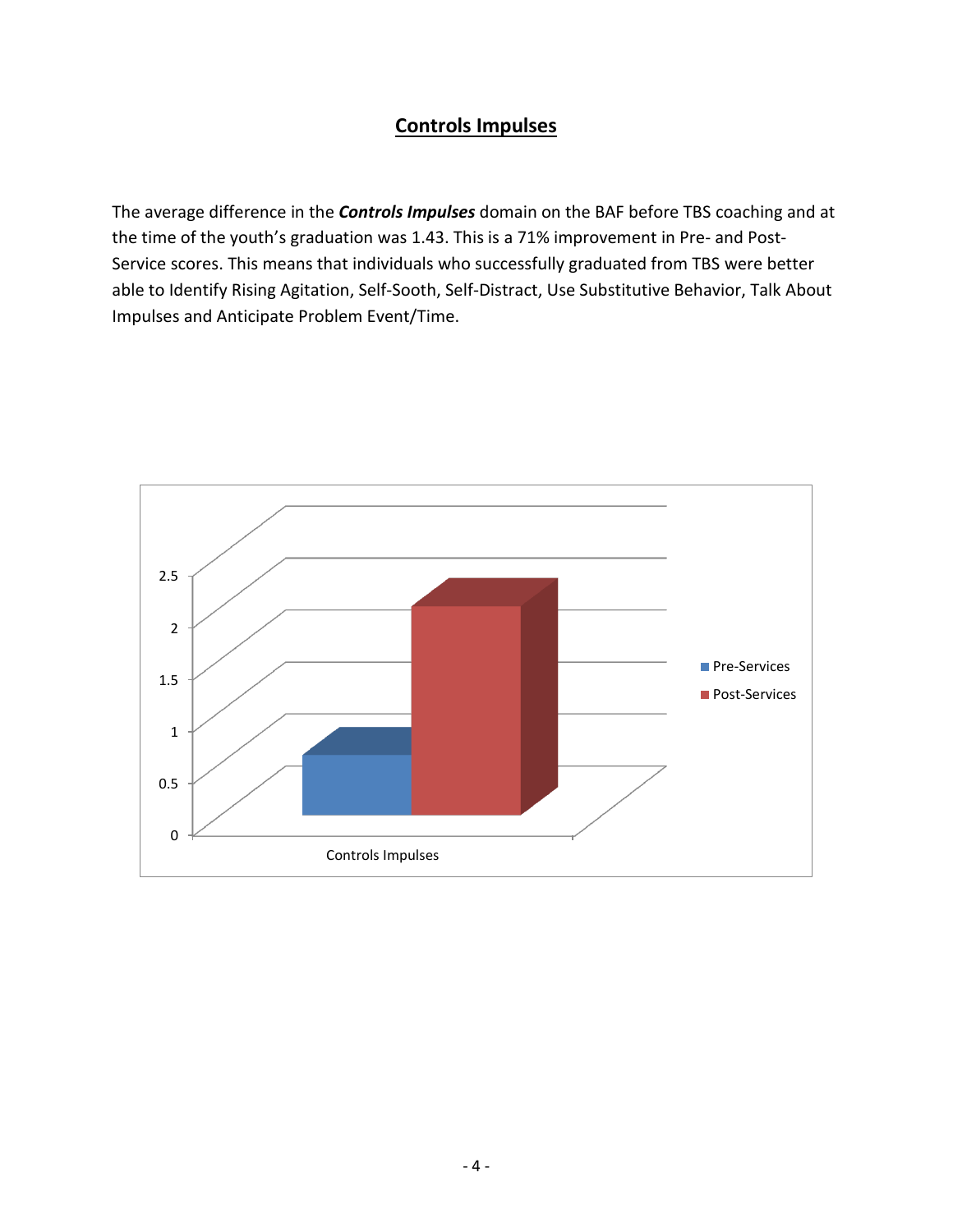## **Resolves Problems**

The average difference in scores within the *Resolves Problems* domain on the BAF before TBS coaching and the time of the youth's graduation from services was 1.33. This is a 66% improvement in Pre- and Post-Service scores. This means that individuals who successfully graduated from TBS were better able to resolve problems with their Peers and with Authority Figures.

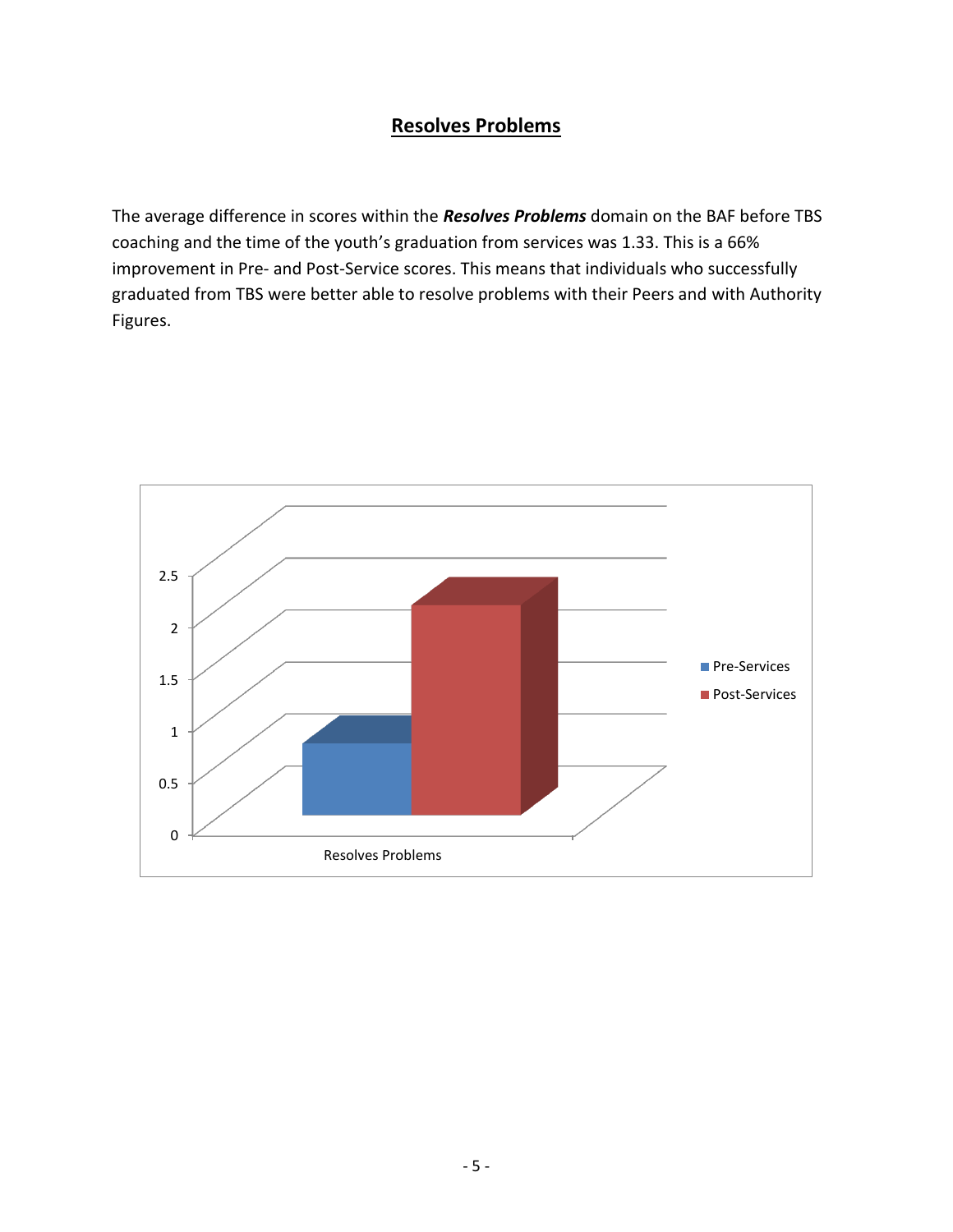# **Avoids Verbal Conflict**

The average difference in scores within the *Avoids Verbal Conflict* domain on the BAF before TBS coaching and at the time of the youth's graduation from services was 1.25. This is a 60% improvement in Pre- and Post-Service scores. This means that individuals who successfully graduated from TBS were better able to avoid verbal conflict with their Peers and with Authority Figures.

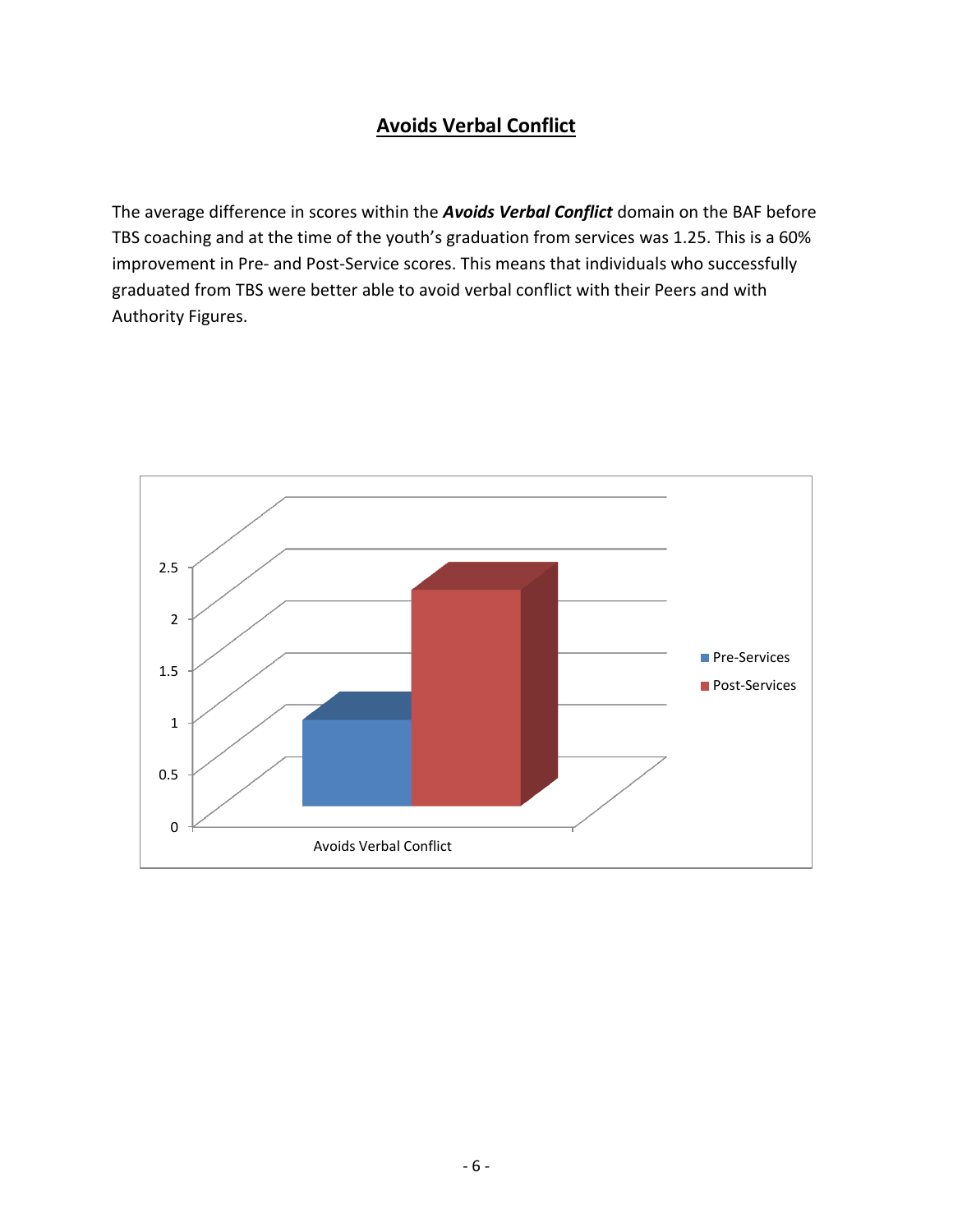## **Avoids Physical Contact**

The average difference in scores within the *Avoids Physical Contact* domain on the BAF before TBS coaching and at the time of the youth's graduation from services was 1.06. This is a 43% improvement in Pre- and Post-Service scores. This means that individuals who successfully graduated from TBS were better able to avoid becoming physically aggressive or engaging in aggression with their Peers and with Authority Figures.

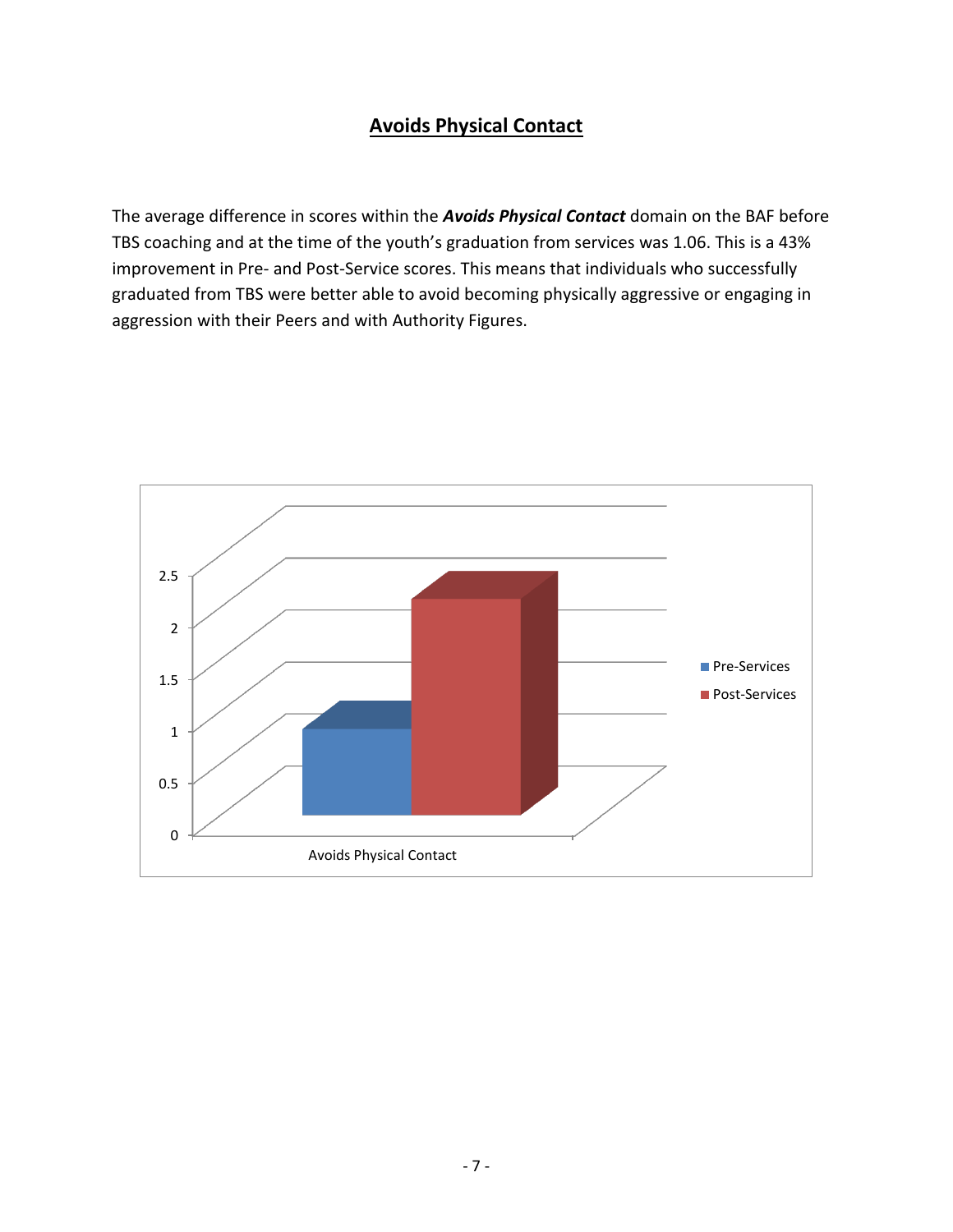#### **Group Home Activities**

The average difference in scores within the *Group Home Activities* domain on the BAF before TBS coaching and at the time of the youth's graduation from services was 1.02. This is a 40% improvement in Pre- and Post-Service scores. This means that individuals who successfully graduated from TBS were better able to Attend to group home activities and Behave Appropriately.

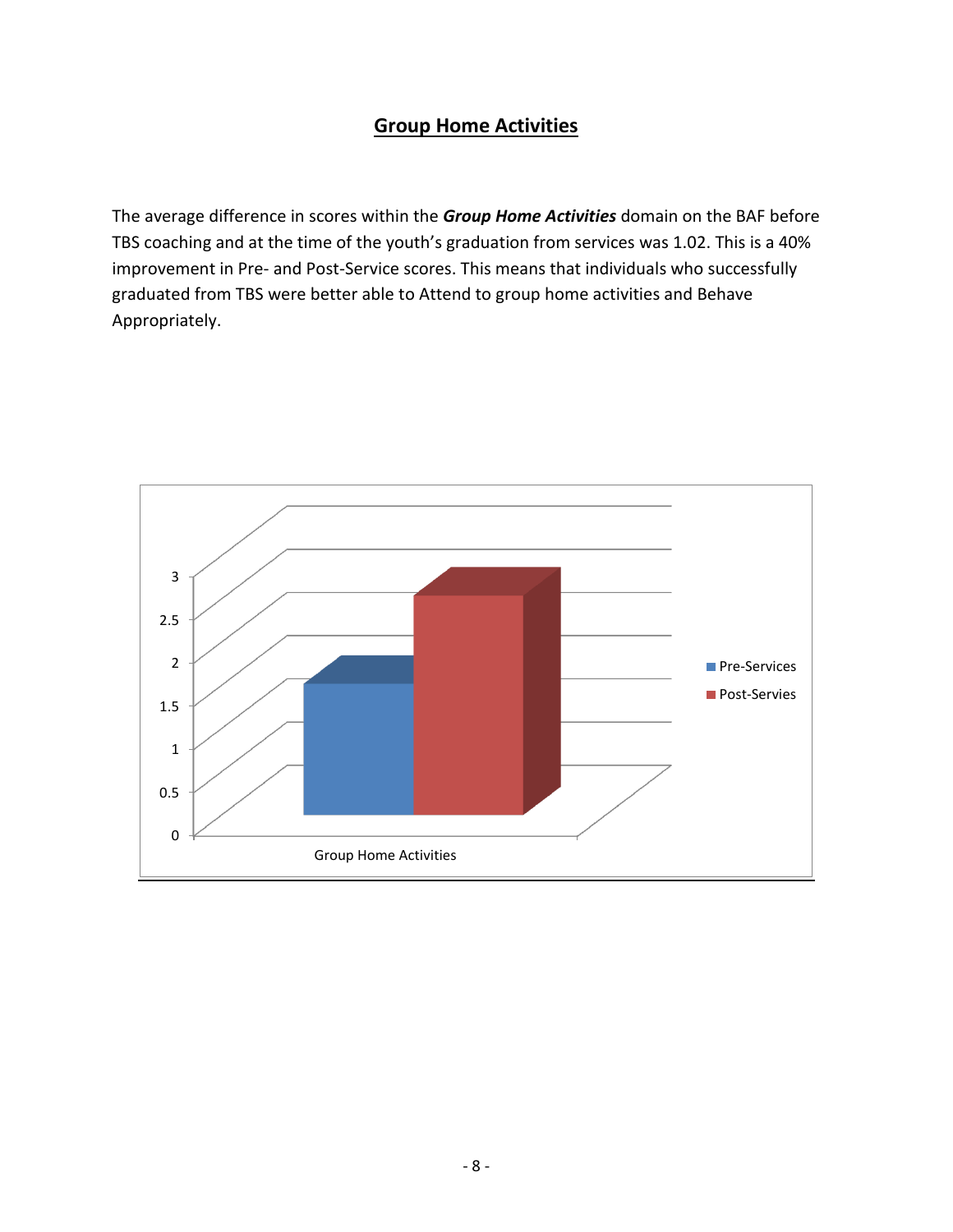## **Initiates Positive Social Interactions**

The average difference in scores within the *Initiates Positive Social Interactions* domain on the BAF before TBS coaching and at the time of the youth's graduation from services was 0.99. This is a 43% improvement in Pre- and Post-Service scores. This means that individuals who successfully graduated from TBS were better able to attend to initiate positive social interactions with their Peers and with Authority Figures.

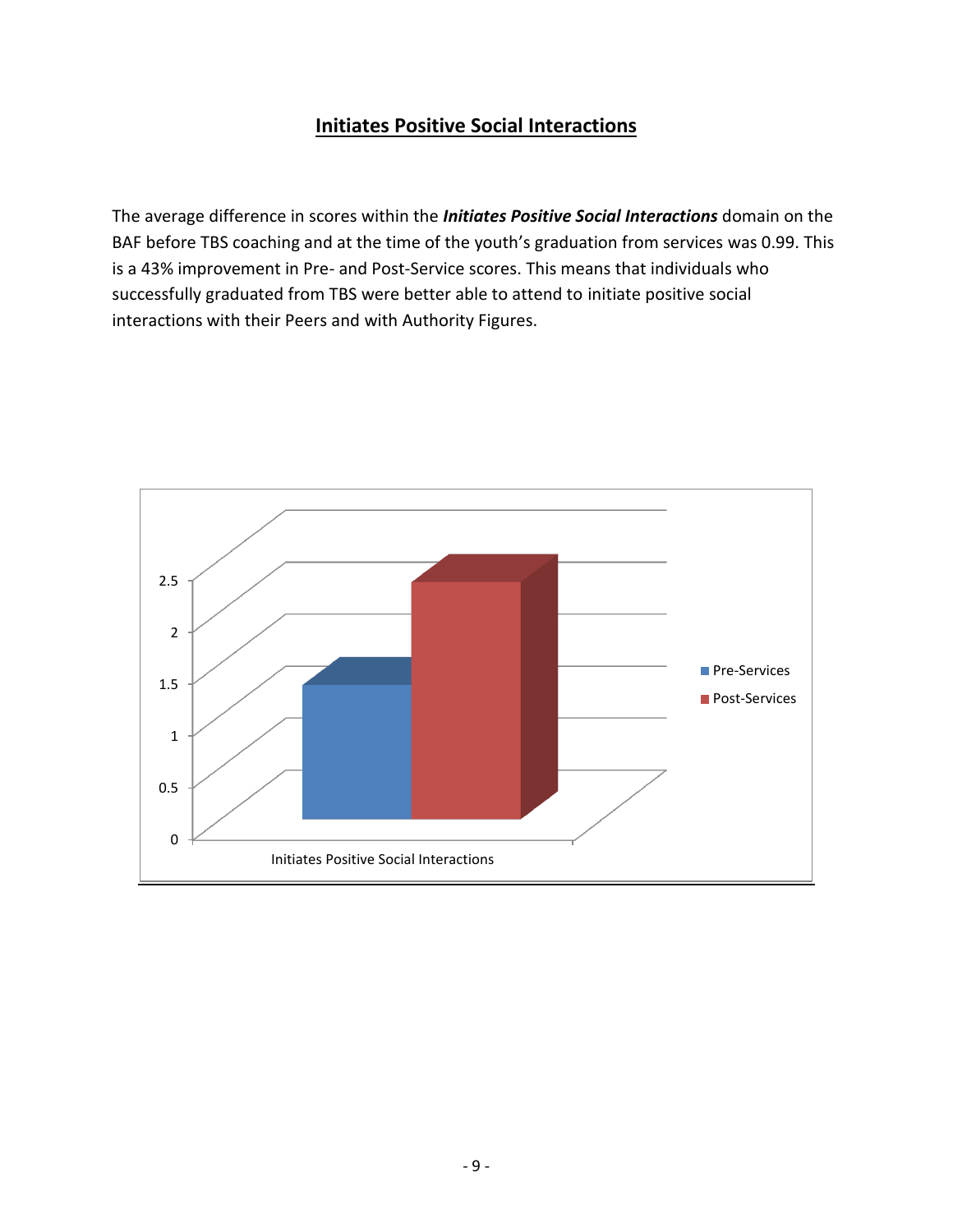# **Engages in Positive Social Interactions**

The average difference in scores within the *Engages Positive Social Interactions* domain on the BAF before TBS coaching and at the time of the youth's graduation from services was 0.95. This is a 38% improvement in Pre- and Post-Service scores. This means that individuals who successfully graduated from TBS were better able to engage in positive social interactions with their Peers and with Authority Figures.

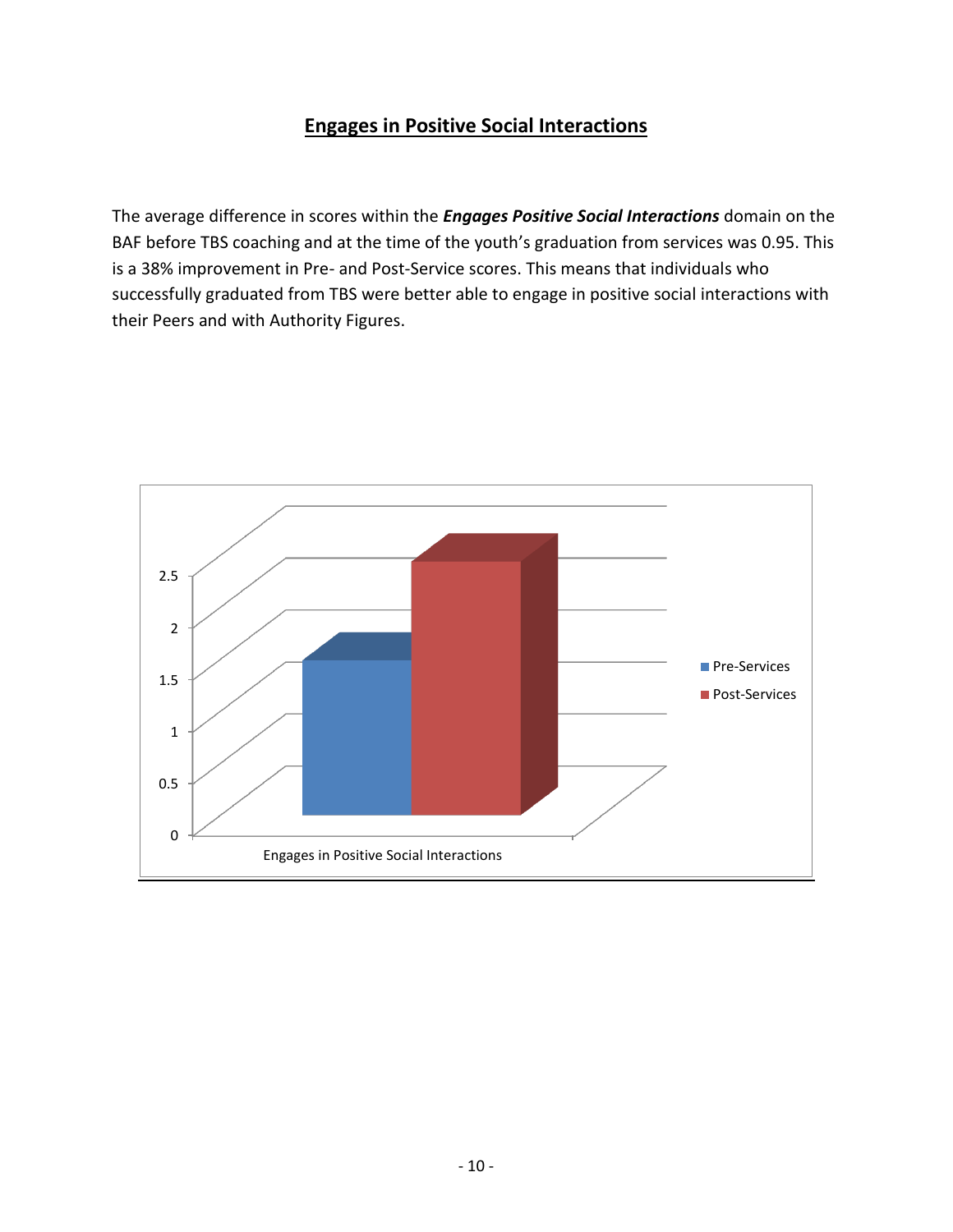## **Community Activities**

The average difference in scores within the *Community Activities* domain on the BAF before TBS coaching and at the time of the youth's graduation from services was 0.90. This is a 38% improvement in Pre- and Post-Service scores. This means that individuals who successfully graduated from TBS were better able to attend community activities and behave appropriately.

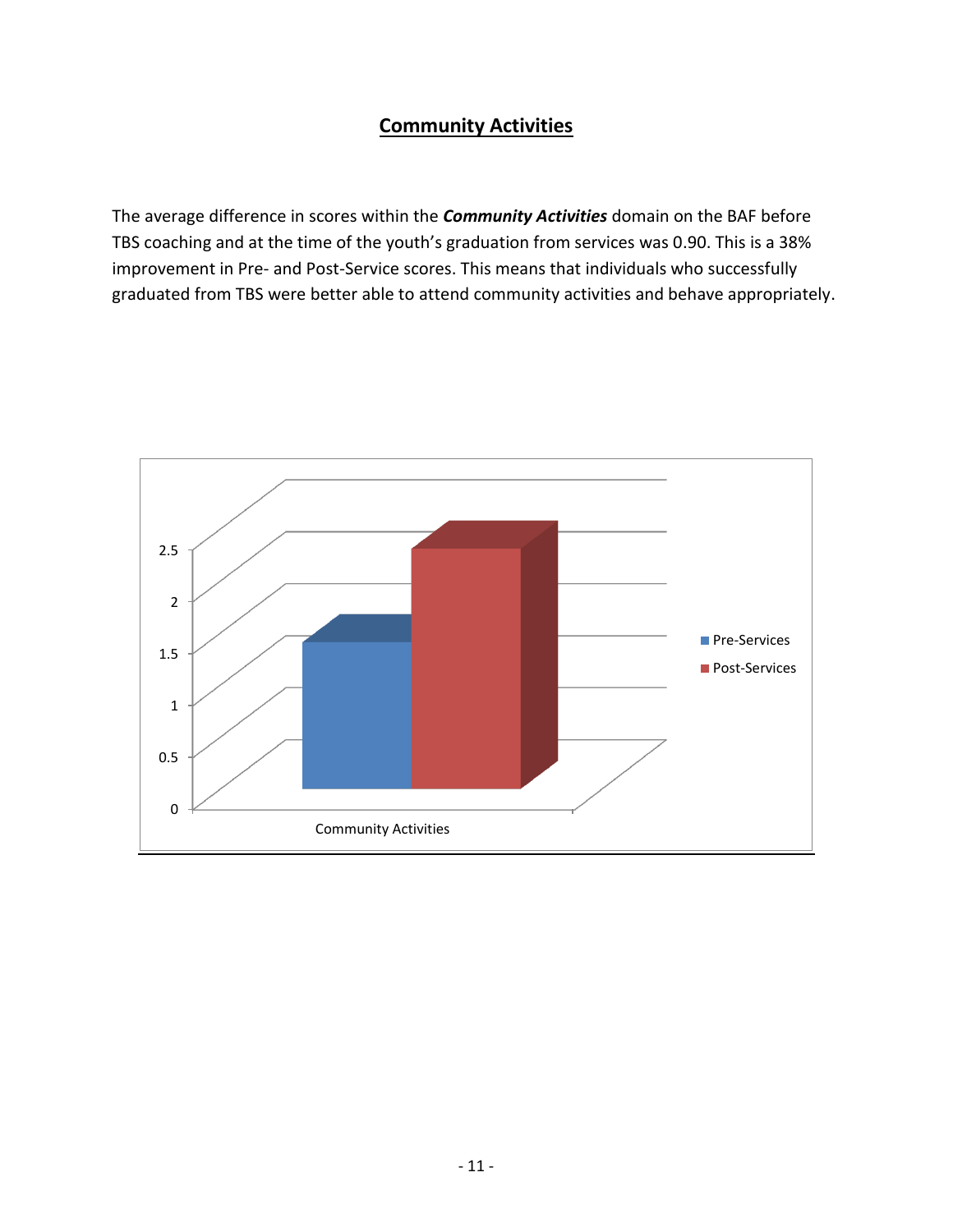## **Remains in Home/Group Home**

The average difference in scores within the *Remains in Home/Group Home* domain on the BAF before TBS coaching and at the time of the youth's graduation from services was 0.82. This is a 29% improvement in Pre- and Post-Service scores. This means that individuals who successfully graduated from TBS were better able to reduce their overall out-of-bounds and/or absence without leave/permission (AWOL) behaviors.

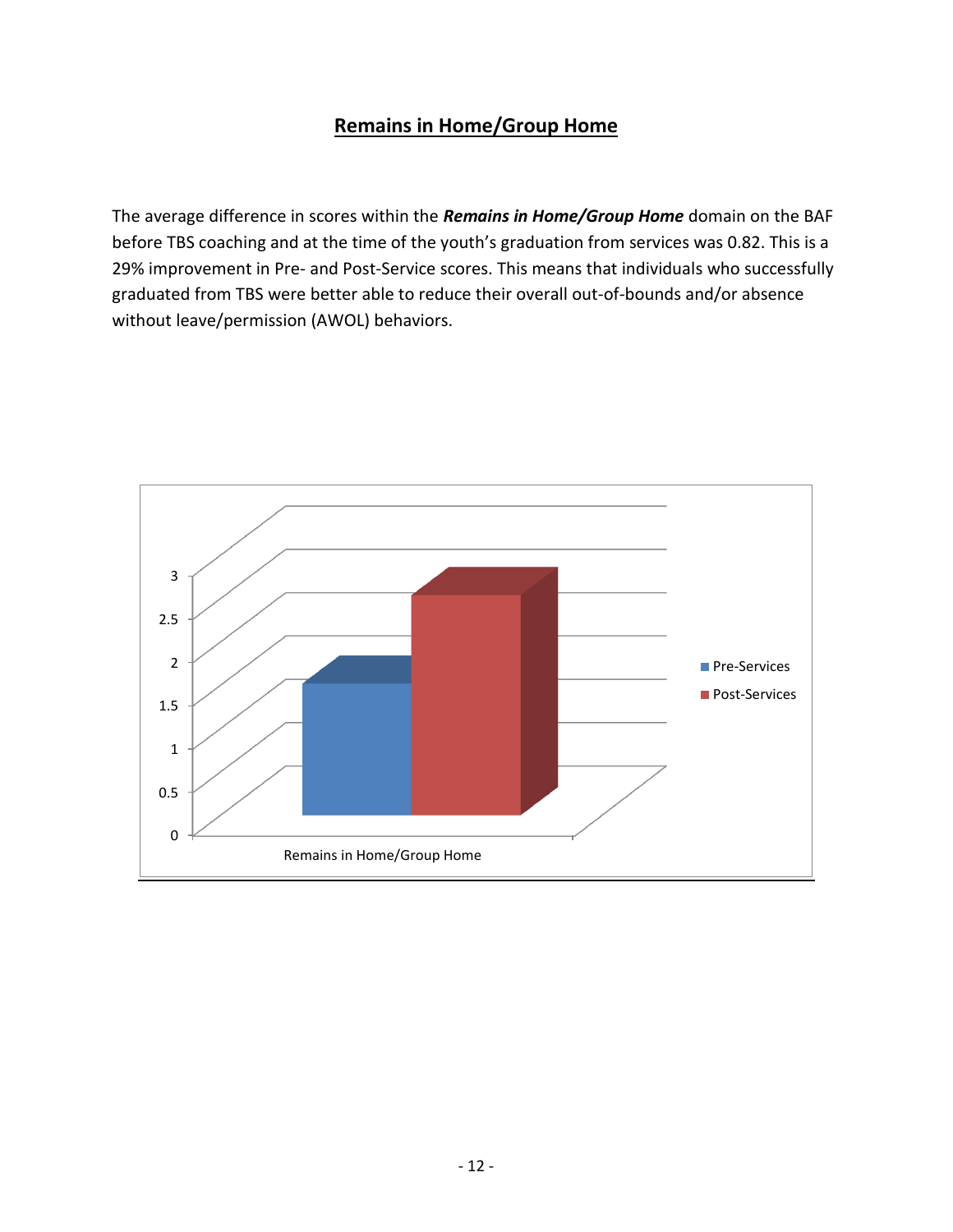## **Self-Care**

The average difference in scores within the *Self-Care* domain on the BAF before TBS coaching and at the time of the youth's graduation from services was 0.78. This is a 30% improvement in Pre- and Post-Service scores. This means that individuals who successfully graduated from TBS were better able to Avoid Hurting Self, Eat Appropriately, Take Care of Personal Hygiene, Comply with their Medication Requirements and Remain in Home/Group Home.